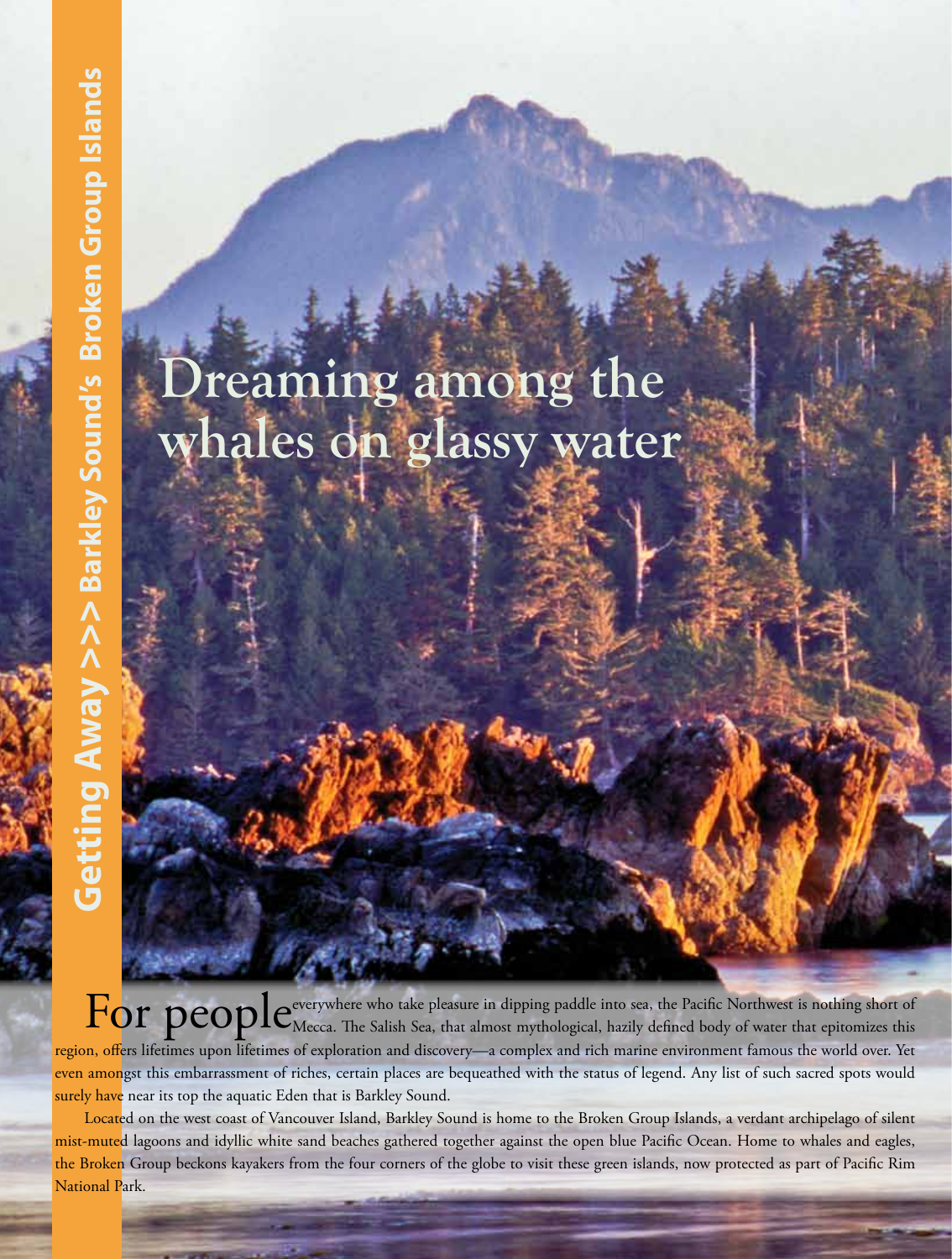## **story & photos by John D'Onofrio**

day's end on Clark Island in the outer Broken Group

I am feeling fortunate indeed to have the opportunity to explore these remarkable waters with a small group led by paddling icon Reg Lake. A legendary figure in the history of kayaking, Reg has pioneered some of the most demanding—and death-defying—first descents down many of the world's wildest whitewater routes. The extreme nature of some of these routes required mountaineering skills as well as paddling brilliance. Friction climbing with a kayak—how audacious is that?

One telling story involves the successful first descent of the Kern River, which required climbing over the nearly 14,000-foot Whitney Pass on Mt. Whitney—carrying kayaks. Near the pass Reg slipped on the snow-covered slope and fell 800 feet. One of his companions, Royal Robbins, was famously quoted as saying "It's a good thing he was dazed, otherwise I might not have been able to talk him into coming back up."

be eligible to win a monthly prize... take ANW's Reader Survey at www.AdventuresNW.com **<<<** race | play | experience 33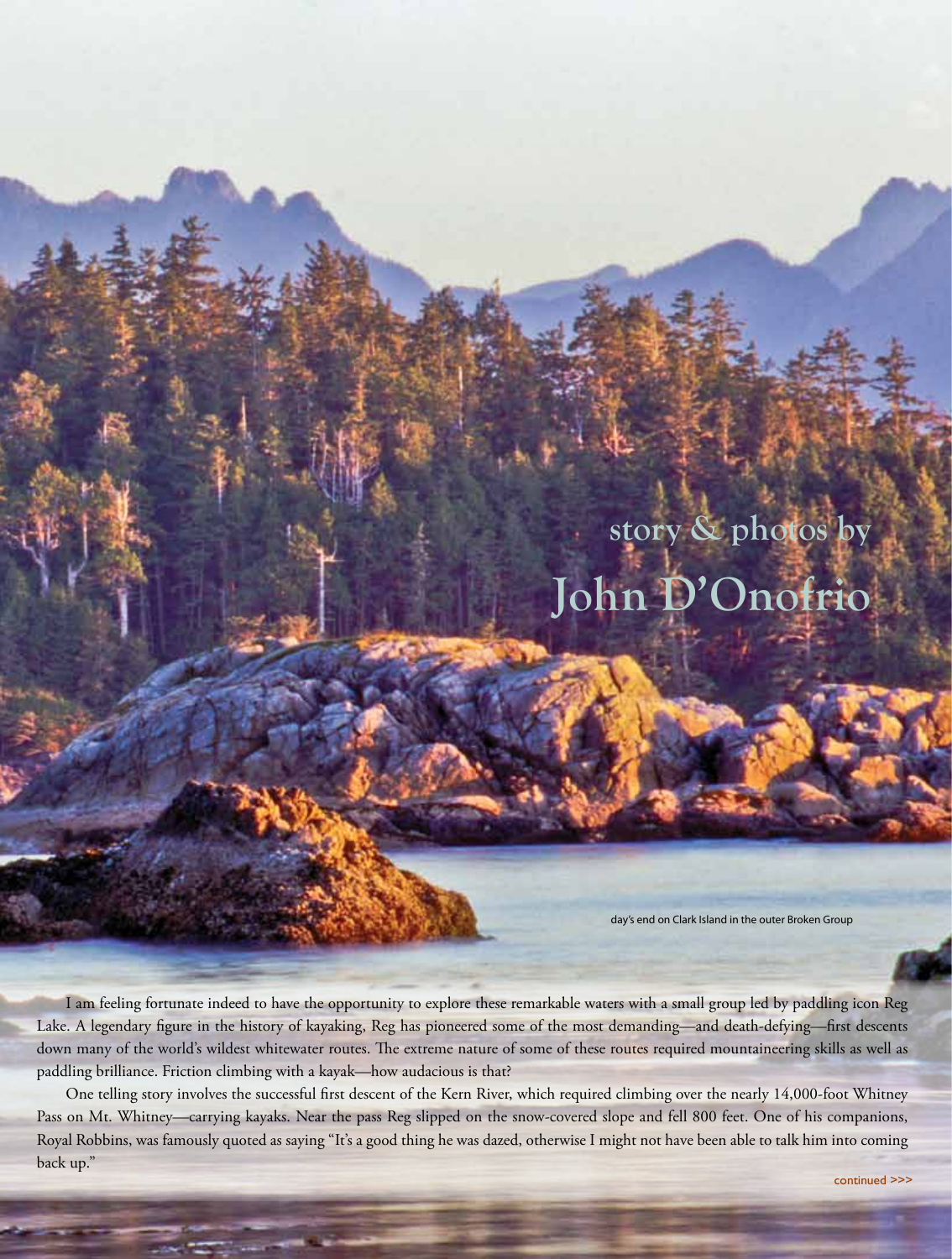

#### <<< BARKLEY continued from previous page

In the ensuing decades Reg has distinguished himself on the great rivers of most of the world's continents. In recent years, though, he has shifted his focus to sea kayaking, paddling extensively in Patagonia. When asked if he'd be willing to lead our little expedition through the Broken Group, Reg thought about it for about five seconds before agreeing most emphatically.

**The group gathers** at a Sproat Lake campsite, outside Port Alberni, where we will board the M.V. *Frances Barkley* early in the morning. The venerable old converted steamer will carry us up the Alberni Inlet to our drop-off at Sechart, an abandoned whaling station. From there we plan to paddle a forty-something-mile route across Barkley Sound, a route that will take us through the maze of the Broken Group to the westernmost outer islands.

In the pre-dawn darkness we board the steamer for the three-hour passage up the inlet. From the deck, we watch misty forests drift by, the silence broken only by the chugging of the diesel engines. Considering the hints of clearcuts visible through the mists, I suspect that the fog is perhaps an esthetic blessing.

This fog is justifiably famous—it smothers the archipelago in a dense blanket that can lie over the islands for days—or weeks—at a time. It is the prospect of trying to navigate through the maze of islands in a twilight zone of fog that prompted our recruiting of Reg. Although the rest of us are reasonably competent paddlers, our navigational skills are relatively untested.

The fog continues to hover at Sechart as we load the waiting kayaks, but by the time we shove off it has lifted, the sun is shining, and all seems right with the world. We slip past Canoe Island and across the Sechart Channel, finding the rhythm of the paddle. Threading a tight passage between Prideaux and Nettle Islands, the boats skim across glassy seas in the warm sun. Away from Sechart a great silence settles over the water and we are courted by eagles and herons.

We circumnavigate Jacques and Jarvis islands, their shorelines adorned with a psychedelic display of enormous purple and orange starfish. Sea lions splash in the water, rambunctiously enjoying their evening meal. Bald Eagles watch us impassively from weathered snags as we glide through narrow passages carpeted with oysters and mussels

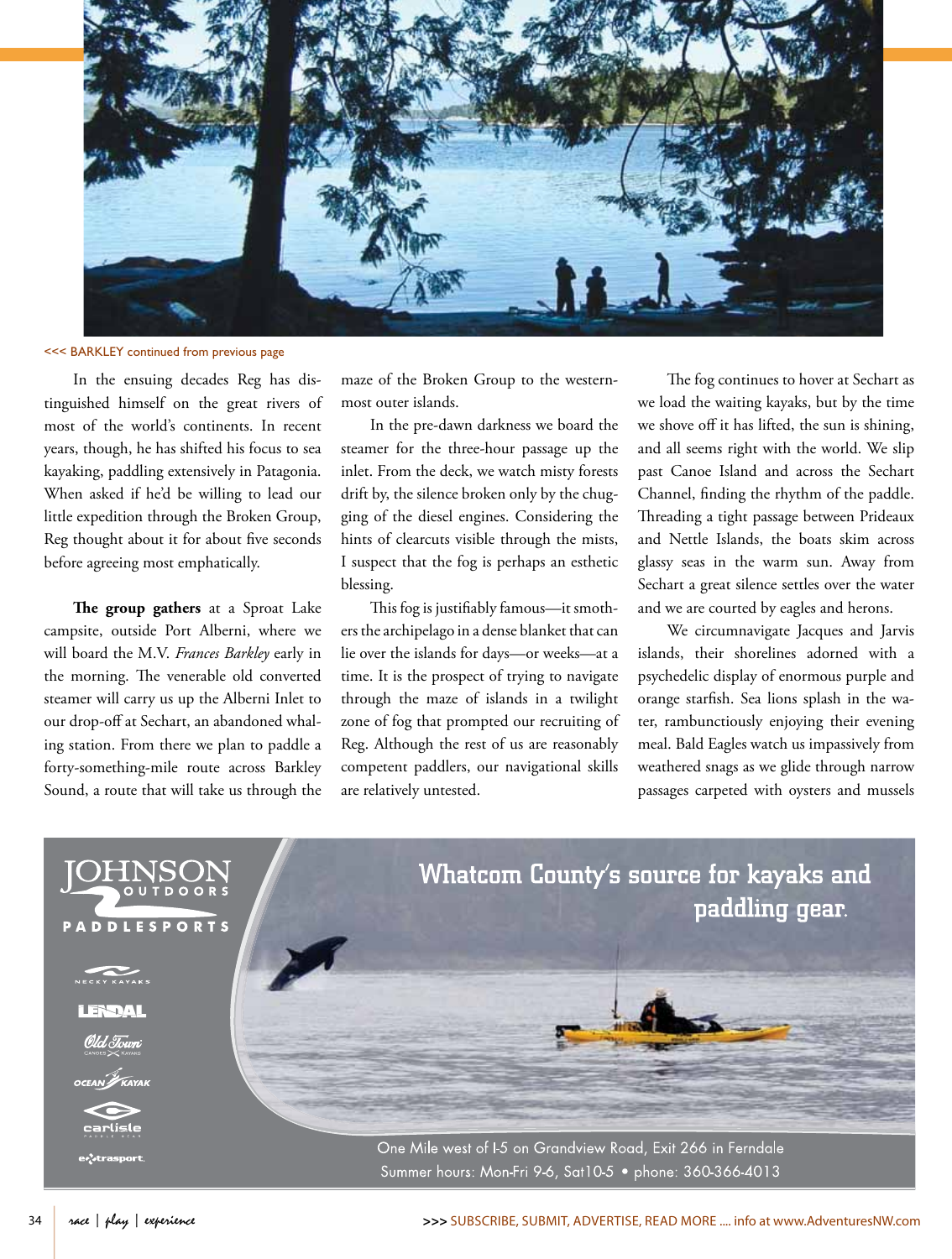of epic proportions. It's as if we're paddling in some kind of ultimate seafood soup.

As dusk settles over the archipelago, Gibraltar Island comes into view and before long we beach our kayaks at the small campsite there. The setting sun drops between a pair of islands silhouetted on the western horizon, painting the sea orange and magenta. Stars appear and we lean back on beach logs beside the rising tide and listen to the siren song of the sea and the melancholy night music of unseen birds.

In the cool of first light Reg and Gary chart the day's course as the coffee brews. We break camp, launch the boats, and set off toward the outer islands and the distant open Pacific.

We come upon the whales in late morning. Their spouts spray around us, vapor hanging in the sparkling sunshine. Each exhalation is accompanied by a great whoosh, the sea breathing from the deep. One whale surfaces nearby, its graceful back parting the surface. Then the spouting ceases and we drift on the suddenly still waters. After a moment or two the silence is broken by small fish leaping out of the water all around us. A hundred feet ahead a humpback suddenly emerges, its great lower jaw open, gorging on fish. We're close enough to see barnacles on its striped head as it rises from the water, towering over us, enormous eye seemingly fixed on our group. As quickly as it appears, it is gone. We drift in the kayaks without speaking, amazed, awestruck, sharing Barkley Sound with feeding humpbacks under a bright sun.

The spouts move further away from us and we break out in delayed superlatives before moving on across the channel to the cluster of islands known as the Tiny Group and into Thiepval Channel, passing picturesque little lagoons and rocks covered with gossiping sea birds. Reg suggests a shortcut and we portage across a sandy strip connecting Turret and Trickle islands. We ride the swells across more exposed waters toward Clark Island, gleaming in the sunshine on the horizon.

On a sandy corner of Clark we beach the kayaks and gain a view to the west out across the open Pacific from our campsite. The sinking sun paints the sky a shocking orange, and the surface of the sea is burnished in purples and pinks as we relax beside the fire. The tide encroaches, the night deepens, and stars dazzle the sky.

Another bright cloudless morning awakens us on the beach—the Weather Gods are in a very good humor indeed. Reg suggests a paddle around the outside of Clark and Bensen islands, a route that will take us out into the open ocean, a first for the rest of us.

After some technical tips from Reg, we seal ourselves into the kayaks and paddle out into the Pacific beyond the rocky cliffs, rising and falling with the hypnotic motion of the swells. Sneaking between wave-battered rocks, we follow Reg's lead and thread our way between Benson and Wouwer, paddling with the surf, exhilarated by the power of the sea. Back "inside," we stop on Gilbert Island for lunch on a lonely little pocket beach beneath towering cedars. Nearby Effingham Island is home to a pack of wolves—we paddle its shoreline hoping for a glimpse but the wolves are busy elsewhere today.

In the distant open waters of Coaster Channel, a whale spy-hops, crashing back into the water with a thunderous splash. The wind comes up as we trace the complicated shoreline of Turret Island and we are compelled to paddle hard against it. Porpoises, surrounding us as we re-cross the channel, cut the water and chirp like birds. We push on against the wind and finally gain the protected lagoon on Clark, bathed in the late afternoon sun. We eat dinner and relax on the beach as the sunset again performs its masterful spectacle.

Our last morning in the Broken Group: the pastel colors of dawn illuminate the beach and two tiny deer emerge from the trees and browse the tide line, a uniquely pastoral scene in the morning hush. The kind of image that lingers in memory.

continued >>>





**702-281-3529/LazyBowenHideaway.com**